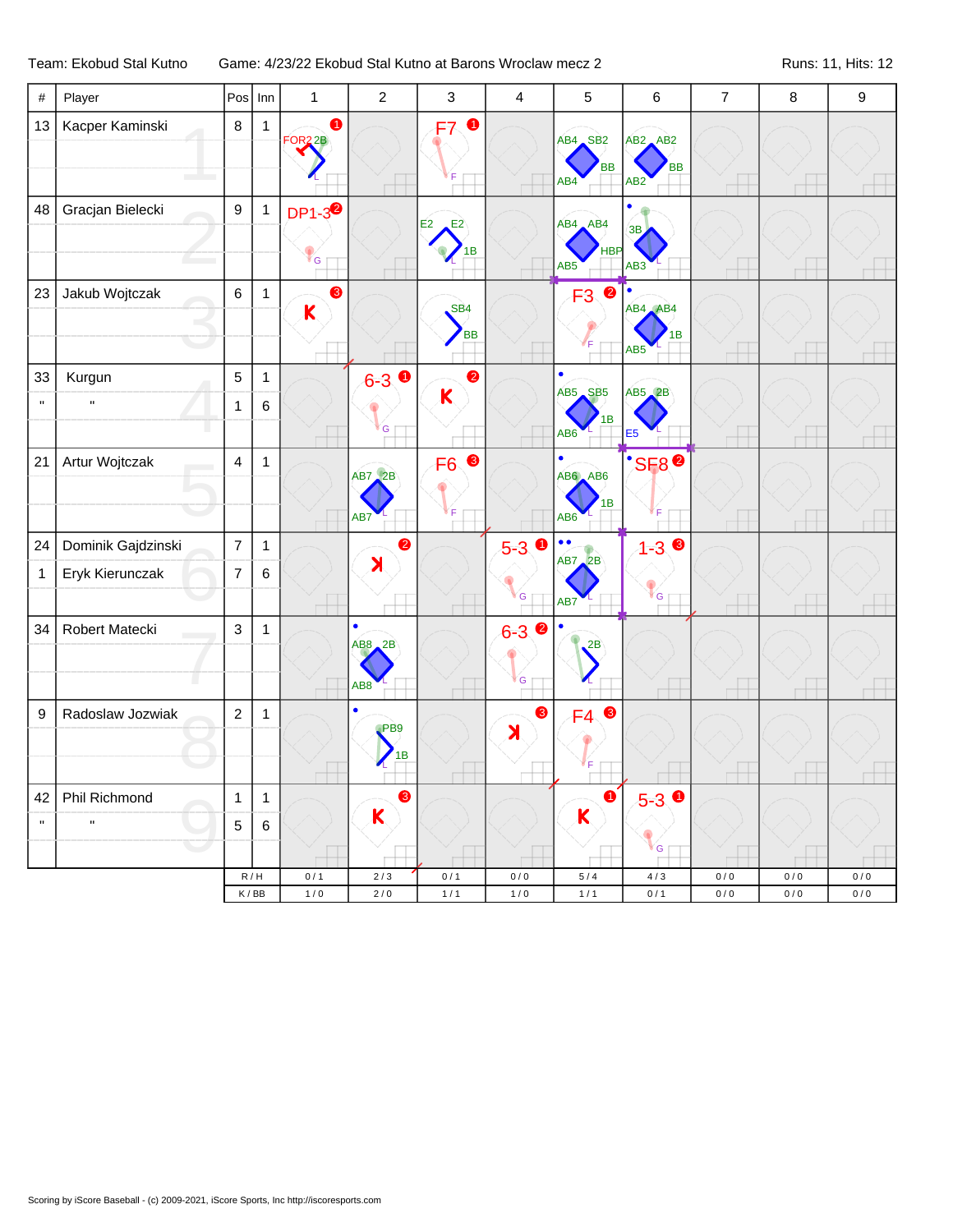## Team: Barons Wroclaw Game: 4/23/22 Ekobud Stal Kutno at Barons Wroclaw mecz 2 Runs: 1, Hits: 2

| $\#$                       | Player                         | Pos                      | Inn                       | $\mathbf{1}$                | $\overline{2}$        | $\mathbf{3}$          | $\overline{\mathbf{4}}$ | 5                     | 6                       | $\overline{7}$ | 8     | 9     |
|----------------------------|--------------------------------|--------------------------|---------------------------|-----------------------------|-----------------------|-----------------------|-------------------------|-----------------------|-------------------------|----------------|-------|-------|
| 34                         | Illia Sheremeta                | $\overline{4}$           | $\mathbf{1}$              | $\bullet$                   |                       | ❸                     |                         |                       | $\bullet$               |                |       |       |
| 8                          | Lukasz Tur                     | 9                        | 5                         | $\mathsf K$                 |                       | $\blacktriangleright$ |                         |                       | $\overline{\mathsf{K}}$ |                |       |       |
| $\mathbf{H}$               | $\mathbf{H}$                   | $\mathbf{1}$             | $\,6\,$                   |                             |                       |                       |                         |                       |                         |                |       |       |
| $\mathbf{1}$               | Philip Coleman                 | $\,6\,$                  | $\mathbf{1}$              | $\bullet$                   |                       |                       | $\bullet$               |                       | ❸                       |                |       |       |
| 64                         | Marek Koziol                   | $\blacksquare$           | $\,6\,$                   | $\overline{\mathsf{K}}$     |                       |                       | K                       |                       | $\overline{\mathsf{K}}$ |                |       |       |
|                            |                                |                          |                           |                             |                       |                       |                         |                       |                         |                |       |       |
| 6                          | Cezary Hryniowski              | $\overline{2}$           | $\mathbf{1}$              |                             |                       |                       | $\bullet$<br>F2         |                       |                         |                |       |       |
|                            |                                |                          |                           |                             |                       |                       |                         |                       |                         |                |       |       |
|                            |                                |                          |                           | 1B                          |                       |                       | ΨF                      |                       |                         |                |       |       |
| 3                          | Anton Pryputnevich             | $\mathbf{1}$             | $\mathbf{1}$              | $\bullet$<br>3 <sup>5</sup> |                       |                       | F9 <sup>®</sup>         |                       |                         |                |       |       |
| $\mathbf{u}$               | $\mathbf{u}$                   | $\overline{4}$           | $\overline{5}$            |                             |                       |                       |                         |                       |                         |                |       |       |
| $\mathbf{H}$               | $\mathbf{H}$                   | $\, 8$                   | $6\phantom{a}$            |                             |                       |                       | F                       |                       |                         |                |       |       |
| 24                         | Abel Jefte Medina              | $\,8\,$                  | $\mathbf{1}$              |                             | $\bullet$             |                       |                         |                       |                         |                |       |       |
|                            |                                |                          |                           |                             | $\lambda$             |                       |                         |                       |                         |                |       |       |
|                            |                                |                          |                           |                             |                       |                       |                         | HR                    |                         |                |       |       |
| 17                         | Robert Roggenbuck              | $\mathsf 3$              | $\mathbf{1}$              |                             | $\bullet$             |                       |                         | A                     |                         |                |       |       |
|                            |                                |                          |                           |                             | $\mathsf{K}$          |                       |                         | K                     |                         |                |       |       |
|                            |                                |                          |                           |                             |                       |                       |                         |                       |                         |                |       |       |
| 11                         | Marcin Musialek                | $\sqrt{5}$               | $\mathbf{1}$              |                             | ❸                     |                       |                         | $4 - 3$               |                         |                |       |       |
| $\mathbf{H}$               | $\mathbf{u}$                   | $\mathbf{1}$             | 5                         |                             | $\blacktriangleright$ |                       |                         |                       |                         |                |       |       |
| 21                         | Cezary Pietka                  | $\overline{\phantom{a}}$ | $\,6\,$                   |                             |                       |                       |                         | <b>G</b>              |                         |                |       |       |
| 86                         | Kacper Wasko                   | $\overline{7}$           | $\mathbf{1}$              |                             |                       | A                     |                         | ❸                     |                         |                |       |       |
|                            |                                |                          |                           |                             |                       | K                     |                         | $\blacktriangleright$ |                         |                |       |       |
|                            |                                |                          |                           |                             |                       |                       |                         |                       |                         |                |       |       |
| $\overline{\mathbf{4}}$    | Marcin Borowski                | $\boldsymbol{9}$         | $\mathbf{1}$              |                             |                       | 2                     |                         |                       | $\bullet$               |                |       |       |
| $\mathbf u$<br>$\mathbf u$ | $\blacksquare$<br>$\mathbf{u}$ | $\overline{\mathbf{4}}$  | $\,$ 5 $\,$               |                             |                       | $\blacktriangleright$ |                         |                       | K                       |                |       |       |
| 99                         | Taerang Shin                   | 5<br>9                   | $\sqrt{5}$<br>6           |                             |                       |                       |                         |                       |                         |                |       |       |
|                            |                                |                          | $\mathsf R\,/\,\mathsf H$ | 0/1                         | 0/0                   | $0\,/\,0$             | $0\,/\,0$               | $1/1$                 | $0/0$                   | $0/0$          | $0/0$ | $0/0$ |
|                            |                                |                          | K/BB                      | 2/0                         | 3/0                   | 3/0                   | 1/0                     | 2/0                   | 3/0                     | 0/0            | 0/0   | 0/0   |